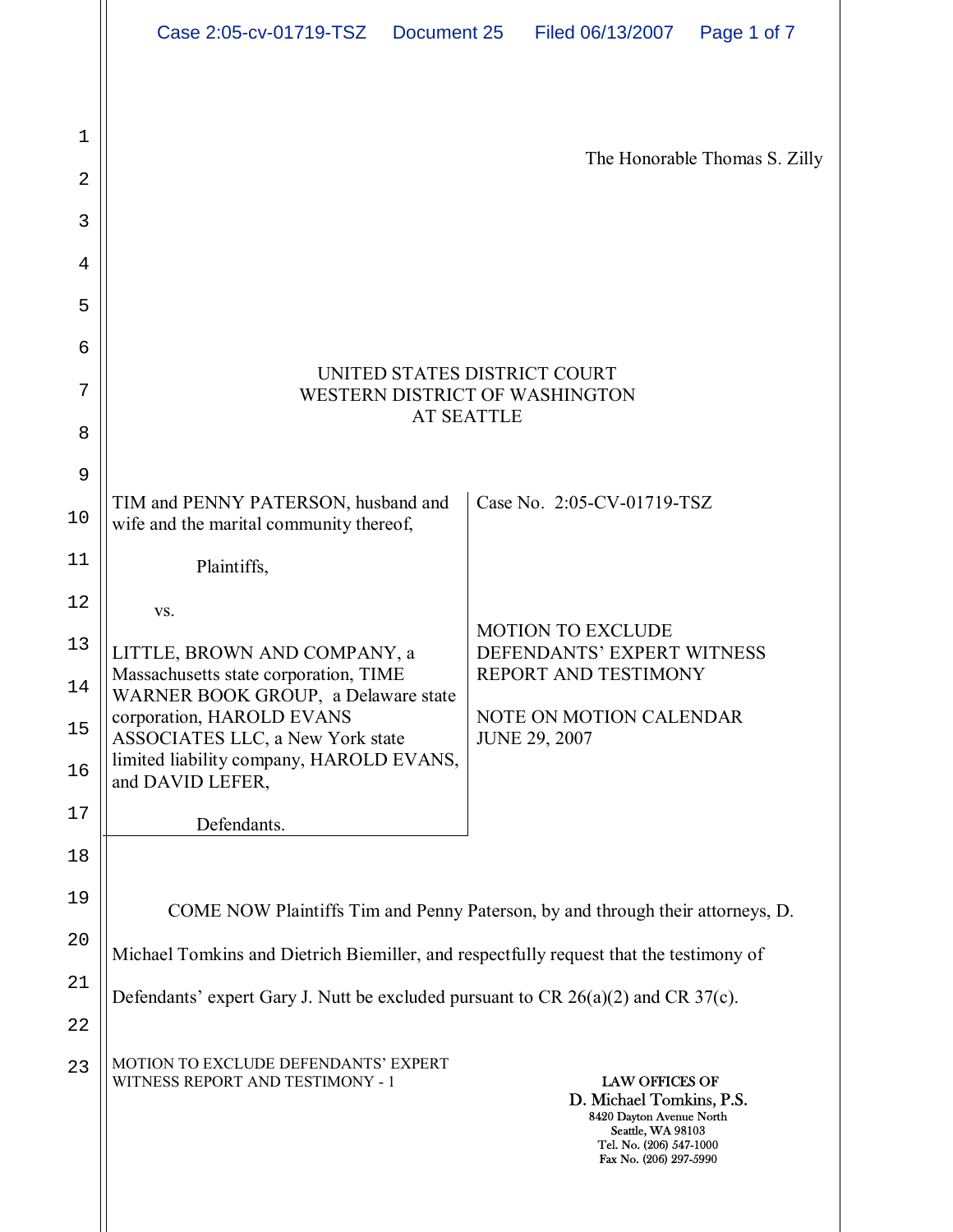23

#### **I. PROCEDURAL HISTORY**

On March 20, 2007, the parties stipulated to an extension of certain deadlines in this case, including the disclosure of expert testimony under FRCP 26(a)(2). The previous deadline for disclosure of expert witnesses and their reports had been March 21, 2007, and the new proposed deadline was April 18, 2007. On March 23, 2007, the Honorable Judge Zilly ordered these new deadlines into effect. *See Exhibit A.* 

On April 18, 2007, Plaintiffs timely provided the Defendants the name, expert witness report, and *curriculum vitae* of their expert witness, Professor Lee A. Hollaar.

An expert witness disclosure was mailed to Plaintiff on April 18, 2007, the day of the deadline, which merely identified an expert witness, but there was no report provided. The report was to be furnished "when it is available." This disclosure was not received until April 20, two days after the deadline expired. *See Exhibit B.* 

Pursuant to CR 26 (a)(2)(C), any rebuttal report was due thirty days from the delivery of Professor Hollaarís report, or on May 18, 2007. No rebuttal report was provided. Shortly after this deadline passed, the discovery period expired on May 21, 2007. On June 6, 2007, Plaintiffs received an "Expert Witness Report of Gary J. Nutt" from the defendants, which referenced their duty to provide such a report pursuant to CR 267(a)(2)(B). *See Exhibit C.*

MOTION TO EXCLUDE DEFENDANTS' EXPERT WITNESS REPORT AND TESTIMONY - 2 **LAW OFFICES OF**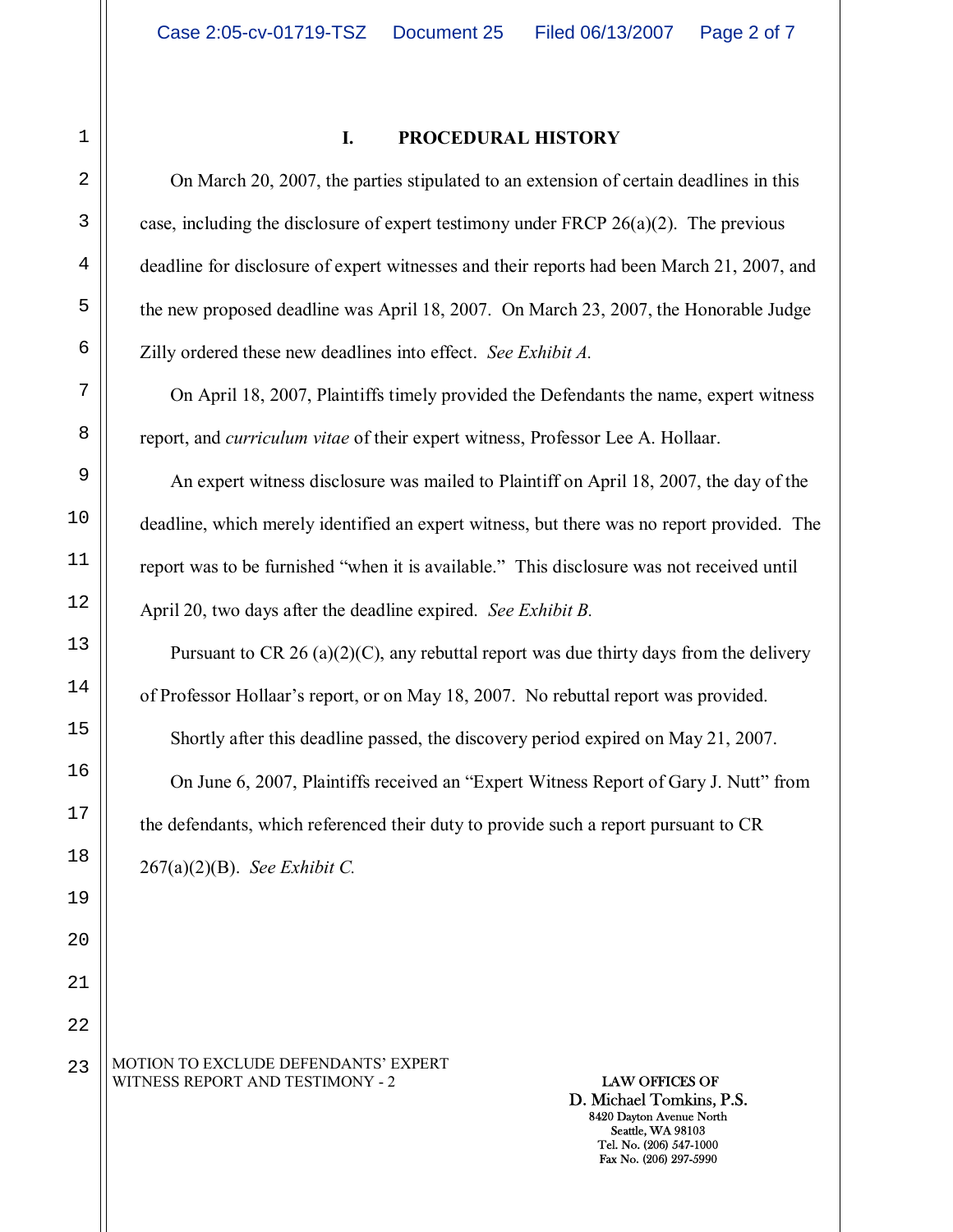1

**II. ISSUE** 

Should the testimony of Defendants' expert witness and his report be excluded pursuant to CR 37(c), when the report was provided 49 days (seven full weeks) after the deadline for doing so had passed, nineteen days after the deadline for filing a rebuttal

report had passed, and fourteen days after the discovery cutoff?

### **III. EVIDENCE RELIED UPON**

Plaintiffs rely on the attached Declarations, exhibits, and the records and files herein.

## **IV. ARGUMENT AND AUTHORITY**

(A) In addition to the disclosures required by paragraph (1), a party shall disclose to other parties the identity of any person who may be used at trial to present evidence under Rules 702, 703, or 705 of the Federal Rules of Evidence.

(C) These disclosures shall be made at the times and in the sequence directed by the court. In the absence of other directions from the court or stipulation by the parties, the disclosures shall be made at least 90 days before the trial date or the date the case is to be ready for trial or, if the evidence is intended solely to contradict or rebut evidence on the same subject matter identified by another party under paragraph (2)(B), within 30 days after the disclosure made by the other party. The parties shall supplement these disclosures when required under subdivision  $(e)(1)$ .

LFRCP  $26(a)(2)(A)(C)$ .

 $\ddotsc$ 

# Here, the parties stipulated to a deadline for expert witness disclosures, April 18, 2007.

Plaintiffs timely identified their expert witness, Professor Lee A. Hollaar, and sent

Defendants his expert witness report.

MOTION TO EXCLUDE DEFENDANTS' EXPERT WITNESS REPORT AND TESTIMONY - 3 **LAW OFFICES OF** 23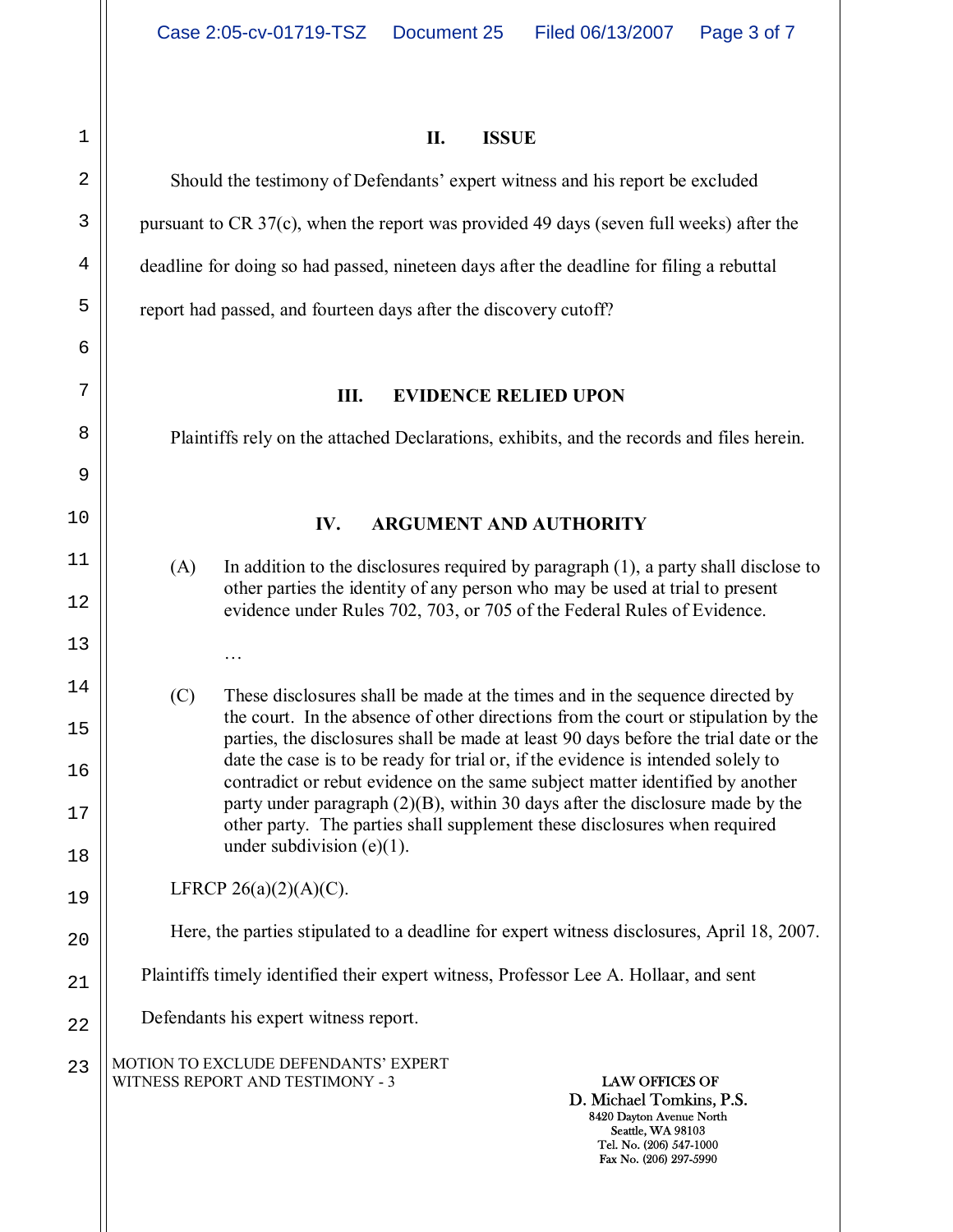Defendants failed to comply with this deadline in a timely fashion, and instead merely identified their expert witness and filed the required report seven weeks late, after the ability to depose their expert had also expired.

Defendants may argue that they intended to provide the actual report of their expert as a rebuttal of Plaintiffís expert witness. However, the deadline for producing a rebuttal report was thirty days after the other party filed their report. Here, the deadline for filing the report as a rebuttal witness was May 18, 2007. Defendants' report was 19 days late for that deadline as well.

The proper remedy for failure to comply with CR 26 is the exclusion of that witness<sup>7</sup> testimony and report. Merrill Lynch, Pierce, Fenner and Smith, Inc. v. ENC Corp., 464 F.3d 885 ( $9^{th}$  Cir. Hawai'i), 2006.

CR 37(c)(1) gives teeth to the requirements under CR 26 by forbidding the use at trial of any information required to be disclosed by Rule 26(a) that is not properly disclosed.

Rule 37(C)(1) provides, in relevant part:

A party that without substantial justification fails to disclose information required by Rule  $26(a)$  or  $26(e)(1)$ , or to amend a prior response to discovery as required by Rule  $26(e)(2)$ , is not, unless such failure is harmless, permitted to use as evidence at a trial, at a hearing, or on a motion any witness or information not so disclosed.

Fed R. Civ. P. 37(c)(1).

Here, there is no requirement to find that the defendants acted willfully, with fault, or in bad faith, because the remedy sought is short of a dismissal of the case. Yeti by Molly, Ltd. v. Deckers Outdoor Corp., 259 F.3d 1101 ( $9<sup>th</sup> Cir.$ , Mont., 2001).

MOTION TO EXCLUDE DEFENDANTS' EXPERT WITNESS REPORT AND TESTIMONY - 4 **LAW OFFICES OF**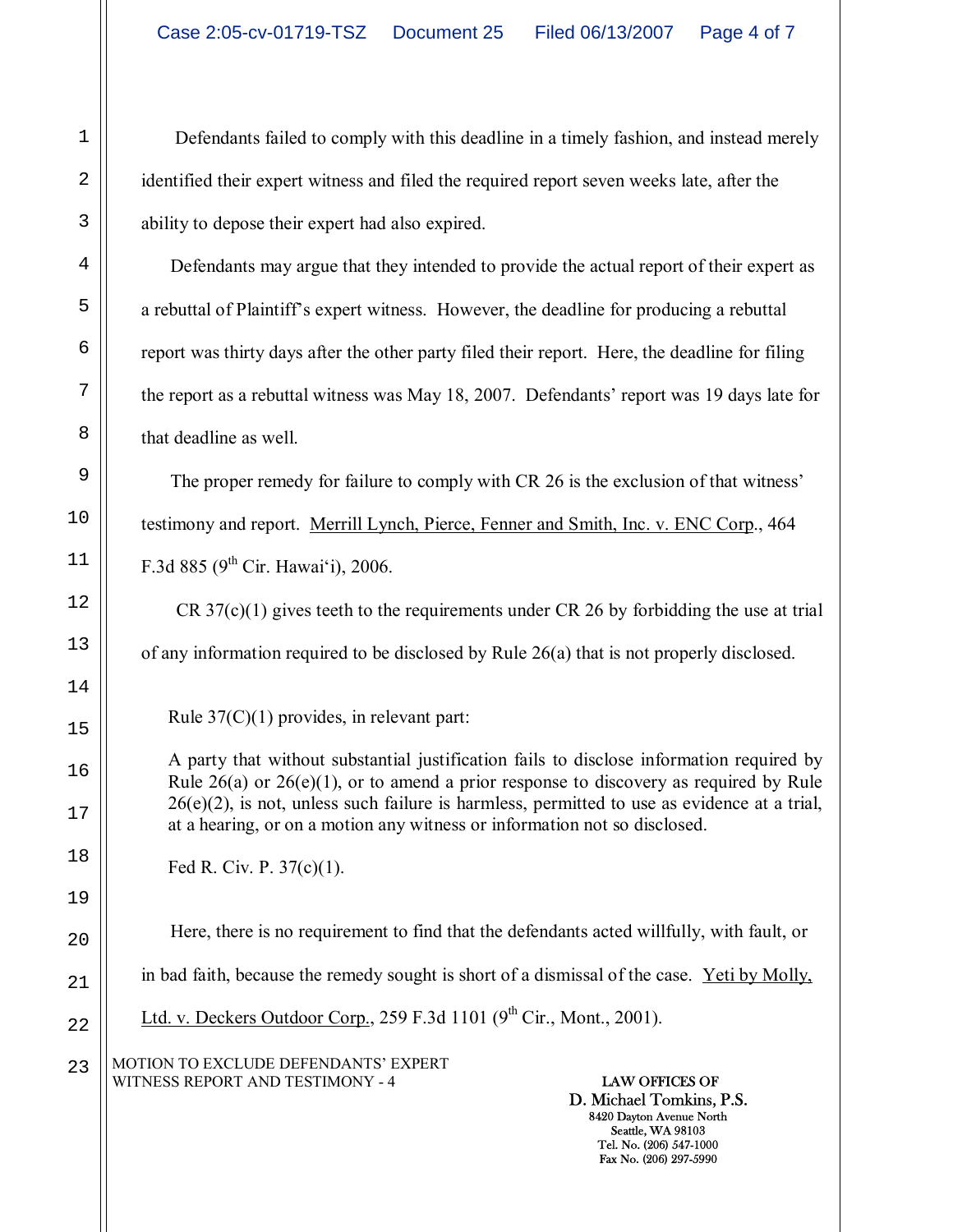The Yeti court continued:

Furthermore, although we review every discovery sanction for an abuse of discretion, we give particularly wide latitude to the district court's discretion to issue sanctions under Rule 37(c)(1). *Ortiz-Lopez v. Sociedad Espanola de Auxilio Mutuo Y Beneficiencia de Puerto Rico,* 248 F.3d 29, 34 (1st Cir.2001). This particular subsection, implemented in the 1993 amendments to the Rules, is a recognized broadening of the sanctioning power. *Klonoski v. Mahlab,* 156 F.3d 255, 269 (1st Cir.1998) *("[T]he new rule clearly contemplates stricter adherence to discovery requirements, and harsher sanctions for breaches of this rule...."*). The Advisory Committee Notes describe it as a "self-executing," "automatic" sanction to "provide[ ] a strong inducement for disclosure of material...." Fed.R.Civ.P. 37 advisory committee's note (1993). Courts have upheld the use of the sanction even when a litigant's entire cause of action or defense has been precluded. *Ortiz-Lopez,* 248 F.3d at 35 (although the exclusion of an expert would prevent plaintiff from making out a case and was "a harsh sanction to be sure," it was "nevertheless within the wide latitude of Rule  $37(c)(1)$ . Thus, even though Deckers never violated an explicit court order to produce the Vuckovich report and even absent a showing in the record of bad faith or willfulness, *exclusion is an appropriate remedy for failing to fulfill the required disclosure requirements of Rule 26(a)*.

Yeti v. Deckers Outdoor, 259 F.3d at 1106, *emphasis added*.

The situation the court faced in that case is similar, in that the expert was disclosed but

no report was timely filed. Merely disclosing the expert without the attendant report is not

sufficient to comply with the rule.

There are two exceptions to the rule. Testimony can be allowed if the failure to

comply with the court deadline is "Substantially justified" or "harmless."

The burden is on the defendants, however, to establish that the failure to disclose was

justified or harmless.  $Yeti$ , at 1107.</u>

MOTION TO EXCLUDE DEFENDANTS' EXPERT WITNESS REPORT AND TESTIMONY - 5 **LAW OFFICES OF**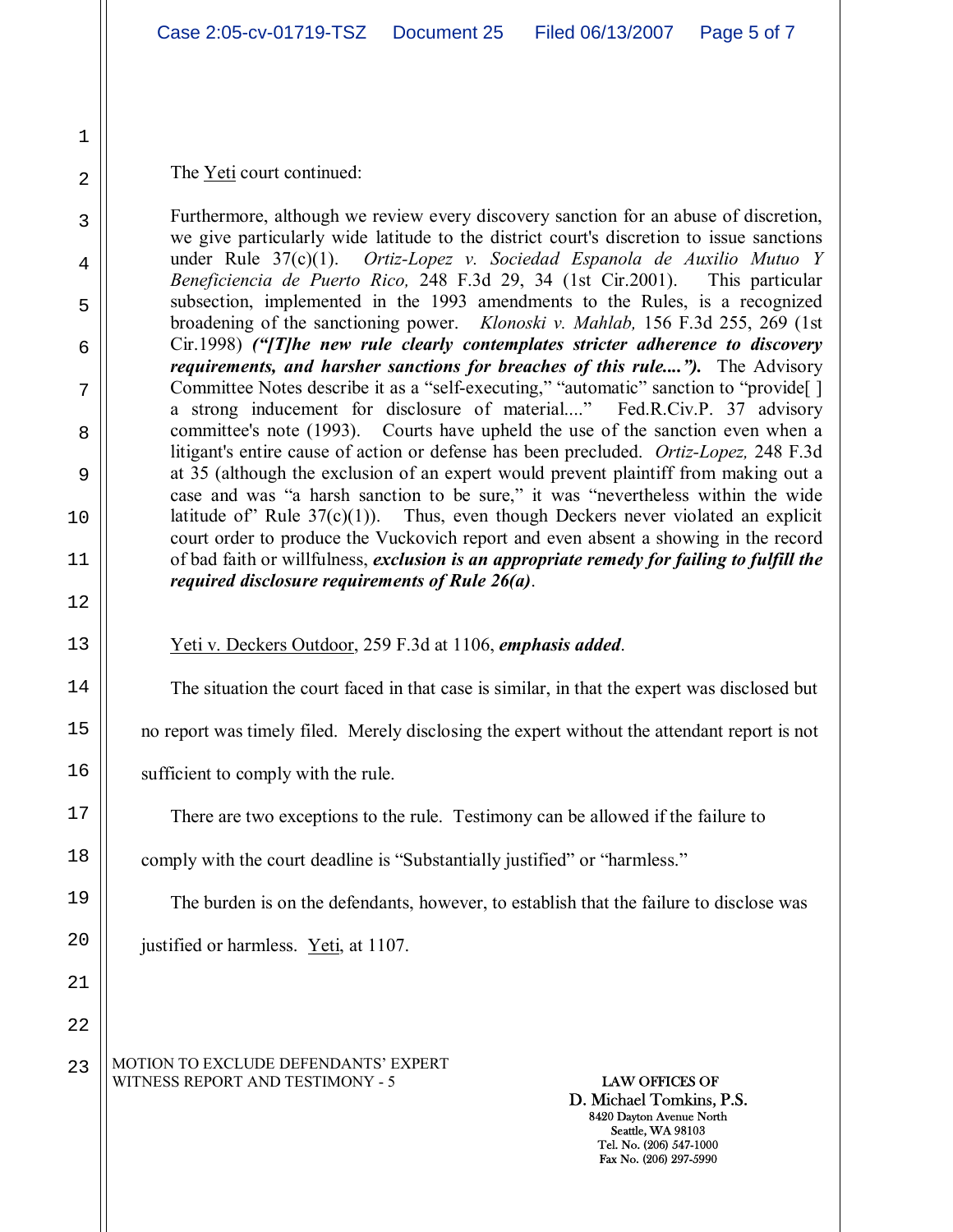Here, defendants as yet have provided no reason for the late report, justified or not. Defendants cannot claim ignorance of the date, they proposed and stipulated to the deadline themselves. Nor is the late disclosure harmless: it is impossible for plaintiff's counsel to depose the expert because the discovery deadline has passed. In Yeti, the court found that the opposing party must have the opportunity to depose the expert witness and prepare for questioning him at trial. Id, citing NutraSweet Co. v. E-L Eng'g Co., 227 F.3d 776, 786 ( $7<sup>th</sup>$  Cir. 2000). With the trial looming in early September, with summer schedules in effect, and the discovery cutoff expired, there is no opportunity to depose defendants' expert before trial.

## **V. CONCLUSION**

Defendants failed to comply with the strict deadline for supplying the report of their expert witness, and the proper remedy for this is exclusion of the expert. There is no justification for the failure, and the omission is not harmless. Accordingly, Plaintiffs request that the report and testimony of Gary J. Nutt be excluded.

Respectfully submitted this  $13<sup>th</sup>$  day of June, 2007.

#### /S/

 $\frac{1}{\sqrt{2}}$  , and the contract of  $\frac{1}{\sqrt{2}}$  , and  $\frac{1}{\sqrt{2}}$  , and  $\frac{1}{\sqrt{2}}$  , and  $\frac{1}{\sqrt{2}}$  D. Michael Tomkins, WSBA # 4979 Attorney for Plaintiffs

# $/S/$

 $\frac{1}{\sqrt{2}}$  , and the contract of  $\frac{1}{\sqrt{2}}$  , and  $\frac{1}{\sqrt{2}}$  , and  $\frac{1}{\sqrt{2}}$  , and  $\frac{1}{\sqrt{2}}$ 

 Dietrich Biemiller, WSBA # 32171 Attorney for Plaintiffs

#### MOTION TO EXCLUDE DEFENDANTS' EXPERT WITNESS REPORT AND TESTIMONY - 6 **LAW OFFICES OF**